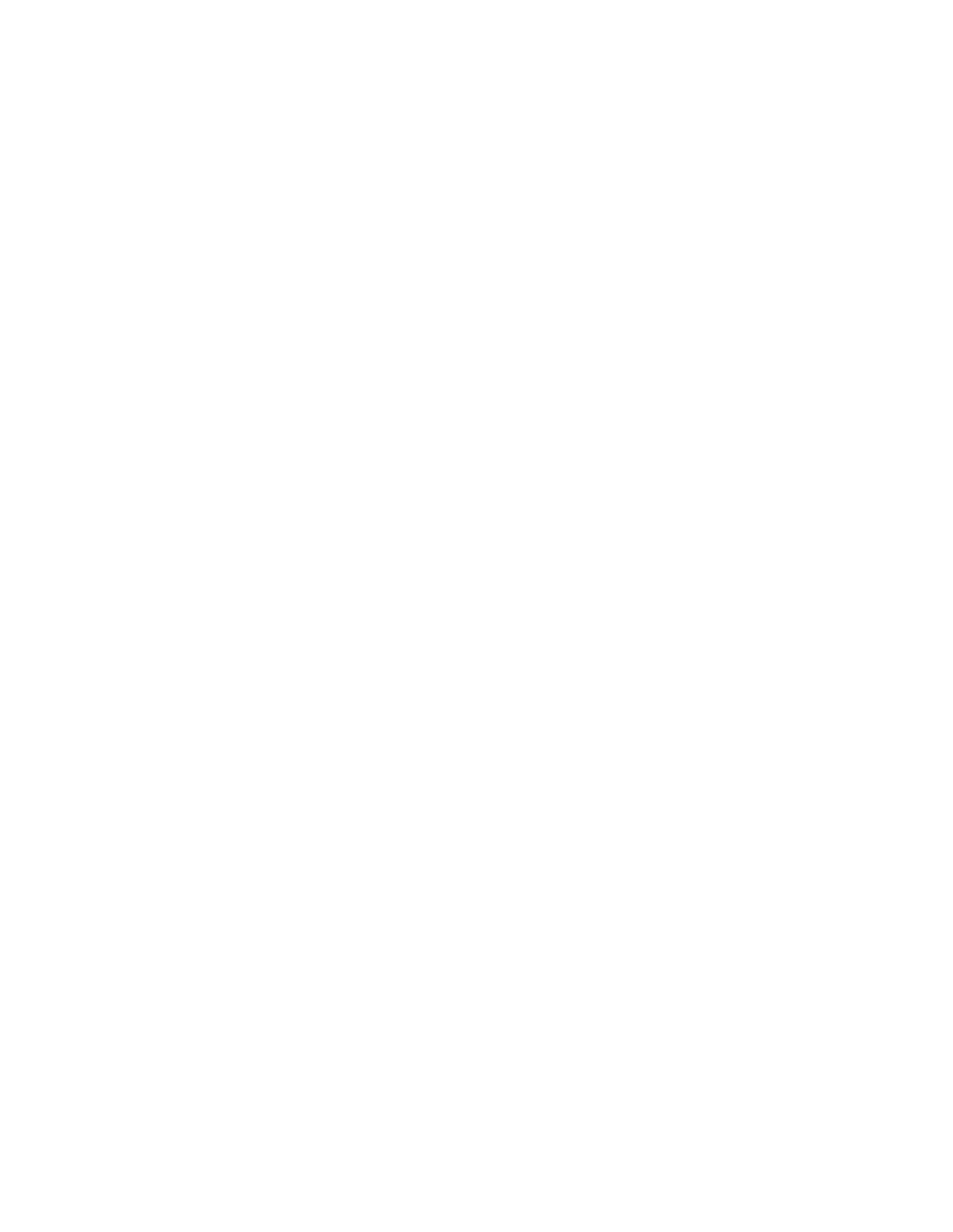**Assembly Meeting Chamber Setup**

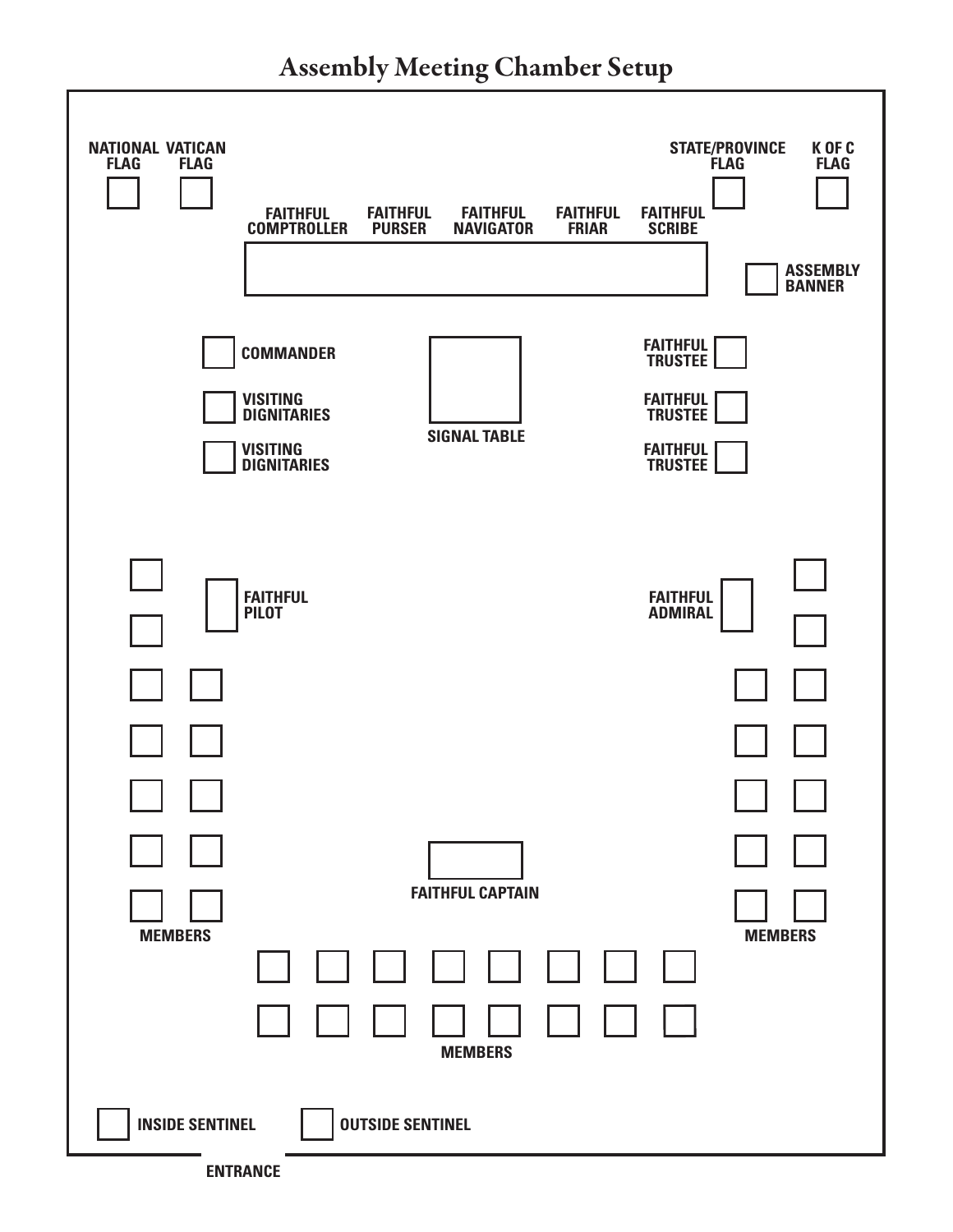The purpose of this document is to provide an overview of a faithful navigator's responsibilities. As he presides over the meetings of your assembly, it is imperative that he uses and understands the parliamentary procedures we've provided in this booklet. For a complete listing of parliamentary procedures, consult Robert's Rules of Order.

# **Responsibilities of Faithful Navigator**

- 1. Gaining admission, possession of membership card, announcement of member, etc., manner of entrance and salutation, arrangement of officers' stations, use of the gavel, are all the same as in prior degrees, except the salutation is made only to the faithful navigator, and the salutation table shall be called the Signal Table.
- 2. The faithful pilot shall arrange the assembly chamber for the meeting by placing a plain cross upon the station of the faithful captain, a sword upon the station of the faithful admiral, and the flag upon the station of the faithful pilot. He shall remove them at the close of the meeting.
- 3. The regalia of the Fourth Degree is described in the Laws and Rules Governing the Fourth Degree (#1350).
- 4. The faithful navigator should annually appoint the faithful captain as the chairman for the "Good of the Order" committee. It shall be the duty of such body to provide at each meeting an address, lecture, paper, reading or other form of appropriate entertainment or instruction for the members present, to be conducted under the order of business "Good of the Order." Failure to perform such duty shall justify removal and appointment of another by the faithful navigator.
- 5. The faithful navigator shall appoint a membership committee and all standing and special committees authorized by the assembly or its by-laws.
- 6. Rules of prior degrees as to the conduct of members in the chamber govern where applicable.
- 7. Every fourth degree members isentitled to and should possess a membership card from his financial secretary showing membership and payment of dues in his council (§240, *Charter* Constitution and Laws (#30) and §31, Laws and Rules Governing the Fourth Degree(#1350) and from his assembly.
- 8. The faithful comptroller shall report and enter in the minutes the number of members present at each meeting.
- 9. The books and accounts of the faithful comptroller and the purser shall be audited annually as of June 30 by the board of trustees.
- 10. Each regular, special or adjourned meeting of every assembly must be opened and closed in due form and according to this ceremonial.
- 11. Assembly officers are elected annually in the months of May or June and assume office on July 1. The installation of officers should follow as close to July 1 as possible.
- 12. This ceremonial is to be followed as prescribed. All parts must be memorized. Each assembly shall hold one regular monthly meeting which shall be designated as the regular business meeting. For additional information, refer to Laws and Rules Governing the Fourth Degree of the Knights of Columbus (#1350).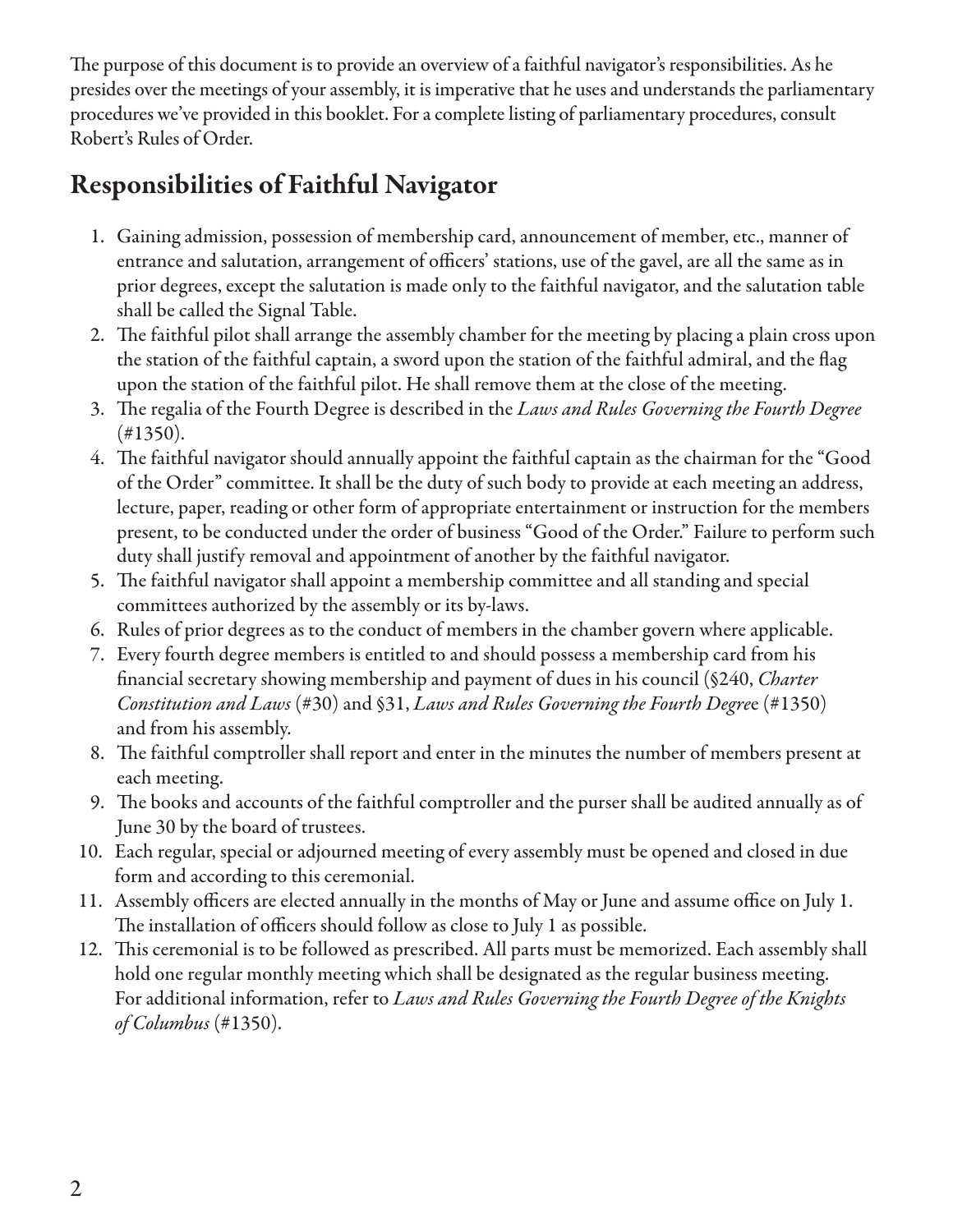# **Color Corps**

- 1. The color corps will have a commander appointed by the faithful navigator for a term not to exceed that of the faithful navigator. He shall be the chief officer of the color corps and honor guard.
	- a. Color Corps: Any fourth degree knight in good standing in official dress and regalia.
	- b. Honor Guard: Members of the color corps who have mastered the manual of the sword.
	- c. Color Guard: At least two honor guards escorting the color bearers (flags).

#### **Guidelines: Conducting an Assembly Meeting**

- $\triangleleft$  Call to Order. (Faithful navigator stands at all times while presiding.)
- ❖ Opening Ceremonies.
	- $\triangleright$  Faithful Navigator (One rap of the gavel): Sir Knights, we are about to open this meeting in the Fourth Section. Let our faithful officers assume their respective stations and the faithful inner sentinel and outer sentinel take their posts. (Pause.) The faithful pilot will now advise if all present are in possession of the proper membership card. (Three raps.)
		- $\blacksquare$  Procedure as in prior degrees. All but fourth degree members shall be excluded. No member shall be allowed to remain unless he is in possession of the current membership cards of both the third and fourth degrees, in form as provided by law, evidencing good standing in his council and membership in the fourth degree. On presenting such cards and being satisfied as to his identity, the faithful navigator shall allow him to remain.
	- $\triangleright$  Faithful Pilot: Faithful navigator, your order has been obeyed. I report none but faithful Knights present and all are in possession of the current membership cards, except those in the custody of the guards before you.
	- $\triangleright$  Faithful Navigator: Is the worthy financial secretary of \_\_\_\_\_\_ Council No. \_\_\_\_\_\_\_ present? If so, let him approach the Signal Table and vouch that these members of hiscouncil are in good standing.
	- $\triangleright$  Financial Secretary: I vouch that these good brothers are members in good standing of Council No. \_\_\_\_\_\_\_\_. (Financial secretary salutes and retires.)
	- $\triangleright$  Faithful Navigator: Faithful pilot, command your guards to conduct to the ante chamber all those whose membership in the third degree has not been vouched for. (The guards do so and then retire to their seats. The faithful pilot answers for them.)
	- $\triangleright$  Faithful Pilot: Faithful navigator, your order has been obeyed.
	- $\triangleright$  Faithful Navigator: Faithful pilot, conduct these Sir Knights to the station of the faithful navigator. I ask the faithful comptroller to vouch for their membership in this assembly, if he can.
	- $\triangleright$  Faithful Comptroller: I do so vouch. (Members retire to their seats, the faithful pilot to his station.)
		- $\blacksquare$  If one seeking admission to the assembly chamber is without one or both membership cards, the inner sentinel shall address the faithful navigator as follows:
			- Faithful Navigator: Will the financial secretary of \_\_\_\_\_\_\_ Council No. \_\_\_\_\_ proceed to the antechamber? (Financial secretary so proceeds and then returns to his seat.)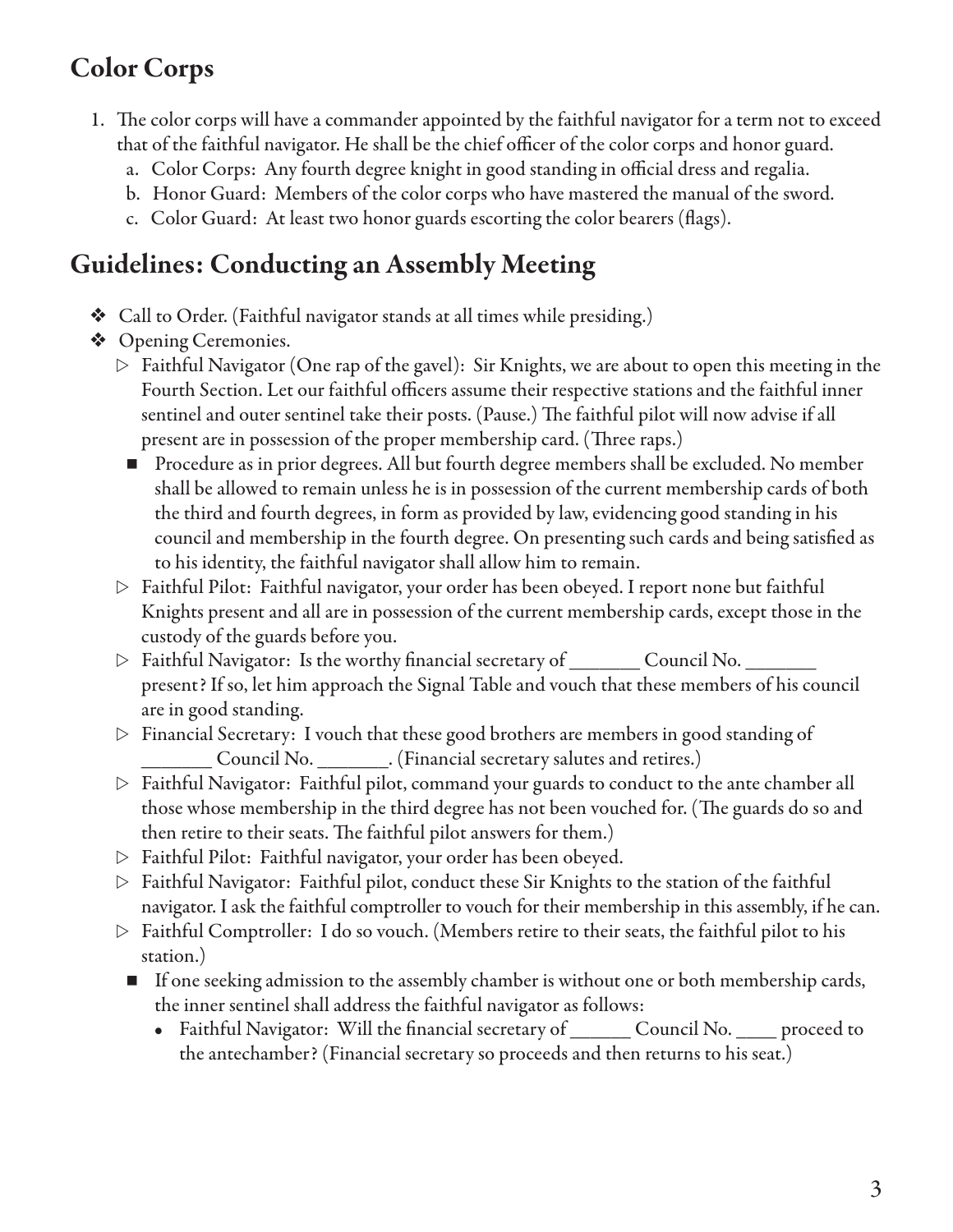- Inner Sentinel: Faithful navigator, Sir Knight \_\_\_\_\_\_\_, having been vouched for by the financial secretary, seeks admission to this assembly hall without his fourth degree membership card.
- Faithful Navigator: Admit Sir Knight \_\_\_\_\_\_\_ to the faithful comptroller. (Member enters. Faithful comptroller vouches for him and member is seated.)
- $\triangleright$  Faithful Navigator: Let the faithful comptroller call the roll of our faithful officers. (Two raps.)
	- $\blacksquare$  Chair officers rise, although entire roll of officers is called, the faithful pilot responds "present" or "absent" as the case may be. If an officer is absent, the faithful navigator shall temporarily appoint another.)
- $\triangleright$  Faithful Navigator: Faithful pilot, what is the principle of the fourth degree?
- $\triangleright$  Faithful Pilot: Patriotism.
- $\triangleright$  Faithful Navigator: Faithful captain, what is our duty to our country?
- $\triangleright$  Faithful Captain: To respect and obey all lawful authority; to uphold and maintain those whose duty it is to administer the law; to defend, and preserve unspotted and unstained, the flag of our Country, and the principles for which it stands.
- $\triangleright$  Faithful Navigator: Faithful admiral, what other duties have we as faithful Knights of our honored Order?
- $\triangleright$  Faithful Admiral: To maintain unity; to practice the virtues of charity and brotherly love; to exemplify, in all our relations with our fellow man, the sublime teachings of Holy Mother Church.
- $\triangleright$  Faithful Navigator: Sir Knights, before entering upon our deliberations, let us acknowledge our dependence upon Almighty God, and call upon our faithful friar to invoke His blessing by repeating aloud the Lord's Prayer. (Four raps.) (The faithful friar, or in his absence the faithful admiral repeats and the assembly responds. After which, onerap.)
- $\triangleright$  Faithful Navigator: (Three raps.) And so it is, Sir Knights. Fealty to Christ begets loyalty to our country and the faithful practice of our holy religion begets the good citizen and the patriot. Sir Knights, salute the flag.
	- $\blacksquare$  The faithful pilot holds the flag for salutation at his station; the faithful admiral takes position in front of his station and with the sword, salutes the flag.
- $\triangleright$  Faithful Navigator: Sir Knights, let us now sing the Opening Ode. (Three raps. The assembly Opening Ode is then sung. One rap at conclusion.)
- $\triangleright$  Faithful Navigator: I now declare this assembly regularly opened for the transaction of business.
	- $\blacksquare$  Neither the opening nor closing ceremonies shall be interrupted by the entrance or exit of members. After the assembly is regularly opened, members shall be admitted in the same manner as to the council chamber, except that the inner sentinel shall be shown both third and fourth degree membership cards.
		- Inner Sentinel: Faithful navigator, the following faithful Knights with proper credentials await admission to our assembly (naming them).
		- Faithful Navigator: Admit them.
		- Inner Sentinel: Faithful navigator, the following faithful Knights without membership cards in their possession, but having been vouched for by a duly qualified Sir Knight, seek admission to our assembly (naming them).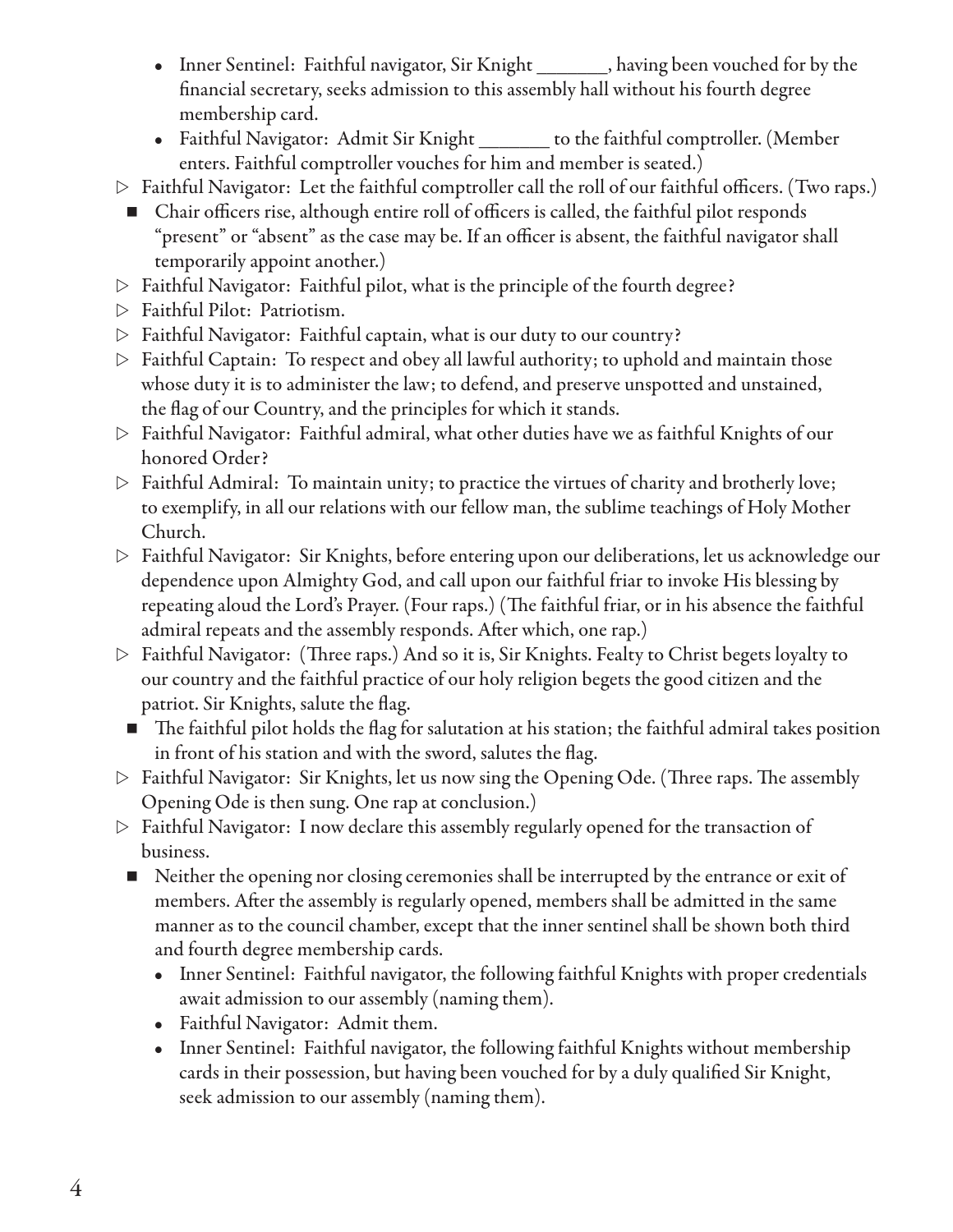- Faithful Navigator: Admit and direct them to approach this station. (The admitted  $Sir Knight(s)$  salutes only the faithful navigator.)
- v Roll Call of Officers
- v Report of Faithful Friar.
- ◆ Reading of Minutes of Previous Meeting.
	- $\triangleright$  Faithful Navigator: Are there any corrections to the minutes? They are approved as read. (One rap.)
- v Reading of Bills and Communications.
- v Report of Faithful Comptroller.
- v Report of Faithful Purser.
- Report of Committees.
- v Reading of applications after referral to the Admission Committee.
- v Balloting for Membership.
- ◆ Unfinished Business.
- ❖ Report of Trustees.
- $\clubsuit$  New Business. (When elections are in order, this is the first item under New Business.)
- \* Report of the Third Degree. (Grand knights or representatives of the assembly's member councils may be called upon for a report of current membership and programming initiatives of their respective councils.)
- v Good of the Order.
- Closing ceremonies.
	- $\triangleright$  Faithful Navigator: Sir Knights, is there any further business to come before this assembly? If there be none, we shall proceed to close the meeting. (Two raps.) Faithful pilot, what are the emblems of this degree?
	- $\triangleright$  Faithful Pilot: The flag, the sword and the Cross.
	- $\triangleright$  Faithful Navigator: Yes, Sir Knights, these glorious symbols typify patriotism, liberty and faith; the heaven-sent attributes of our Christian citizenship. Faithful pilot, what say you for the flag?
	- $\triangleright$  Faithful Pilot: The flag of OUR Country. We love it and shall ever defend it.
	- $\triangleright$  Faithful Navigator: Faithful admiral, what say you for the sword?
	- $\triangleright$  Faithful Admiral: Let us keep it bright for Liberty's sake.
	- $\triangleright$  Faithful Navigator: Faithful captain, what say you for the Cross?
	- $\triangleright$  Faithful Capitan: (Holding Cross aloft.) This is the Cross of Christ, the exponent of Christian ideals, the conqueror of death, the giver of life. Supreme reverence for this sacred symbol will crown our Country queen in the sisterhood of nations. It is the bulwark of national honor, the inspiration of patriotism, the guardian of personal worth; for it was crimsoned with the blood of self-sacrifice.
	- $\triangleright$  Faithful Navigator: Sir Knights, undying allegiance to the Cross of Christ and to Christ's Vicar upon earth. (Four raps. The faithful friar or in his absence the faithful admiral repeats the "Our Father, "Hail Mary," and "Glory Be" with the assembly responding, after which, onerap.)
	- $\triangleright$  Faithful Navigator: Sir Knights, let us now sing the Closing Ode. (Three raps. The Closing Ode shall always be the National Anthem.)
	- $\triangleright$  Faithful Navigator: I now declare this assembly duly closed until our next appointed meeting. (One rap.)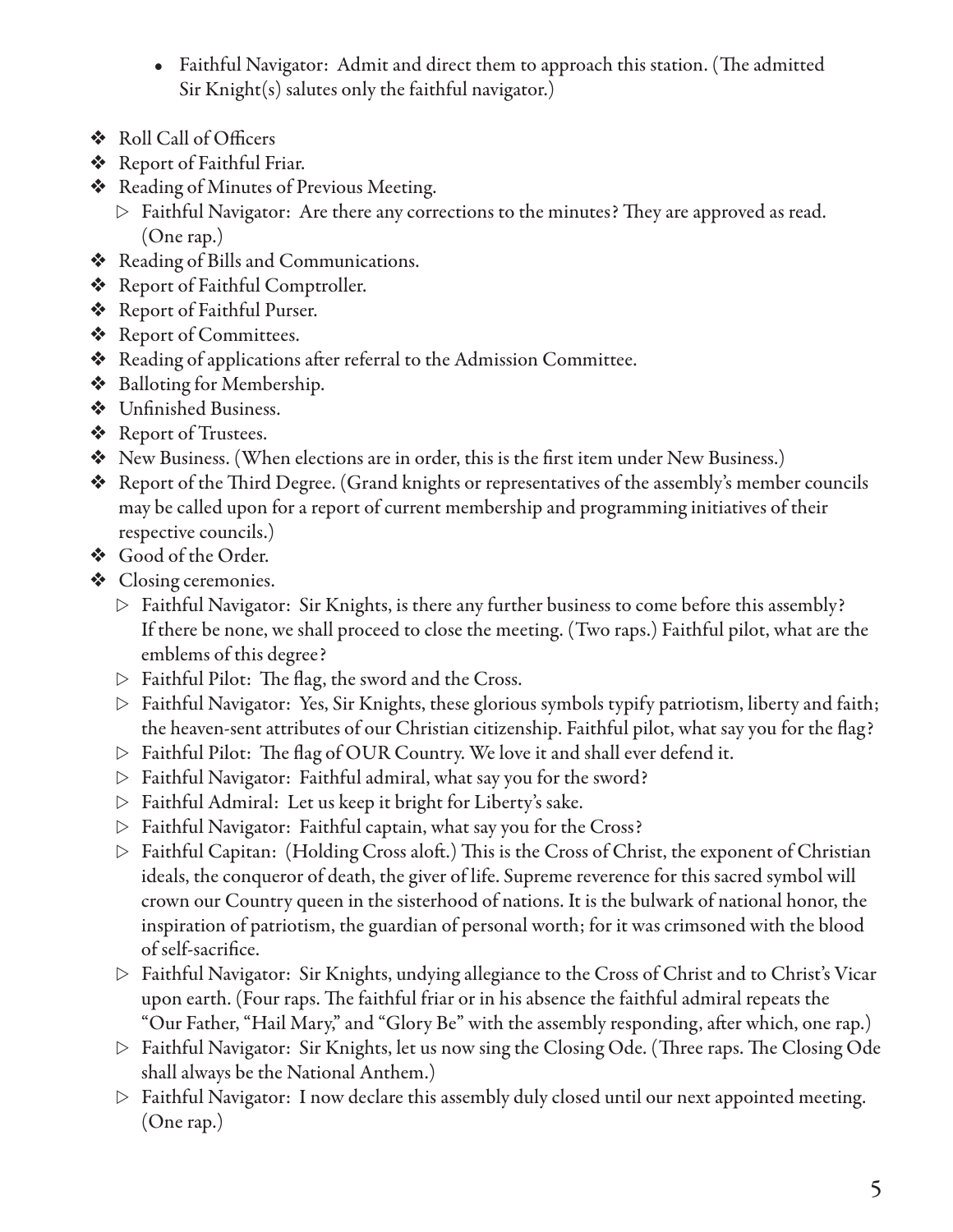#### **Use of the Gavel**

One rap — instructs your assembly to come to order or be seated; a ruling on an action has been concluded.

Two raps — instructs assembly officers to stand.

Three raps  $-$  instructs all to stand.

Four raps — instructs all to kneel in prayer.

## **Parliamentary Procedure**

Parliamentary procedure is utilized to ensure that meetings are conducted efficiently and that business is handled in a proper manner. In essence, parliamentary procedure is a more formal and structured way for members to come together, discuss and weigh any matters at hand until an agreement is reached.

#### **Motions**

The word "motion" refers to the procedure of bringing items before your assembly. When a member says, "I move that we give \$50 to buy playground equipment for the school," he has made a motion. When the motion is talked about and discussed, it is often called "the question."

Business may be presented to your assembly in two ways:

- 1. By a simple motion
- 2. By a resolution

After being presented to your assembly, both are considered in exactly the same manner.

Simple motions are usually short and presented without much preparation. As a rule, they are not written down before presentation. Wherever possible, however, written form is more satisfactory.

Resolutions are often long and the result of careful thought and planning. They are always written and take some form of the following:

*Whereas*, this community has a large group of boys and girls

Whereas, these boys and girls have already had experience in Boys and Girls Club work but are at the present time without leadership and supervision.

Be it resolved, that this assembly take upon itself the responsibility of supplying this leadership and supervision for the coming year, and that the effective carrying out of this matter be left to the Boys and Girls Committee.

# **Four Kinds of Motions**

Some motions have the "right of way" over others. They are usually classified in four groups: main (or principal) motions, subsidiary motions, incidental motions and privileged motions.

Main Motion: A main (or principal) motion is one made to bring a particular subject before your assembly for consideration. It may take the form of a simple motion or a resolution. Such a motion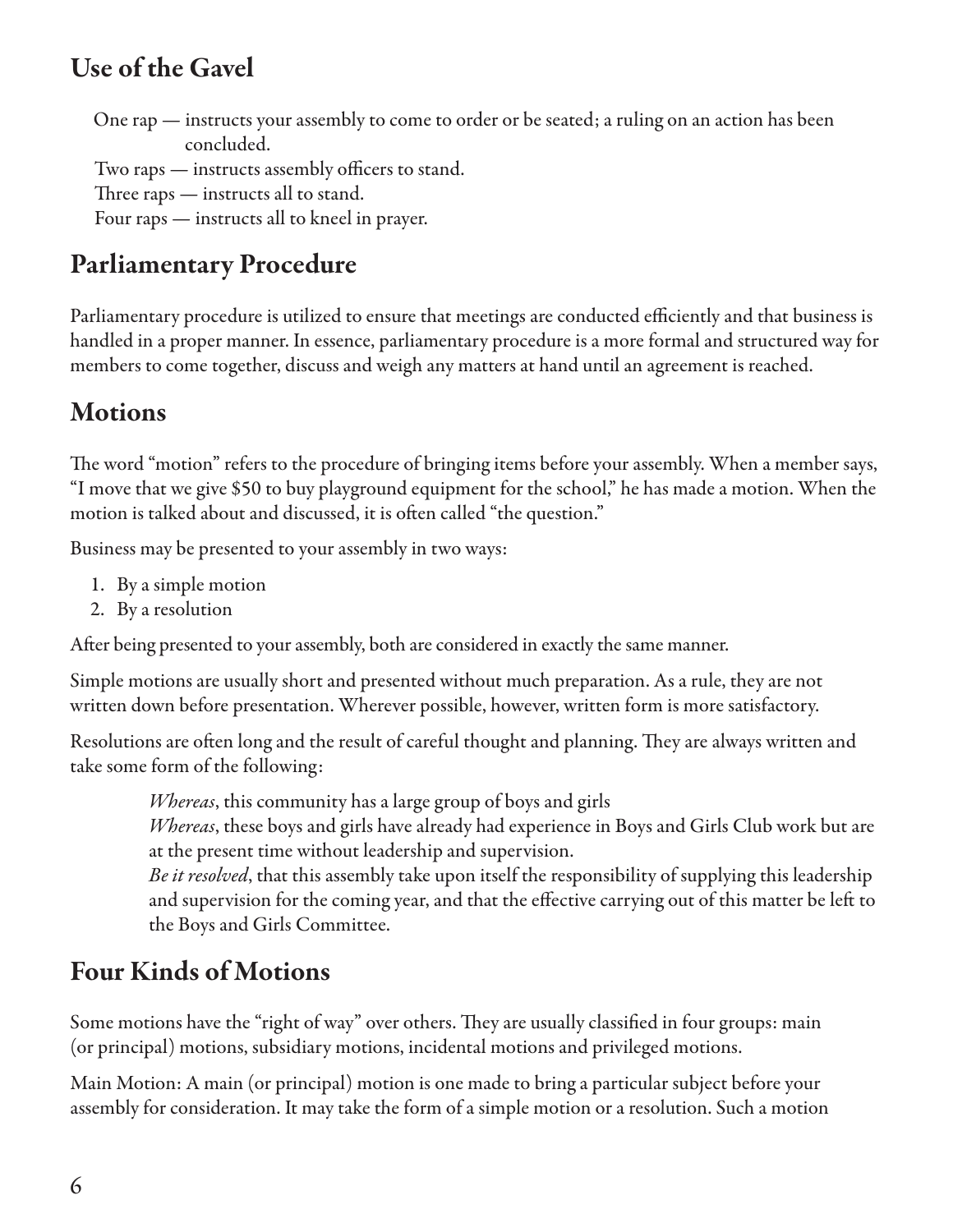cannot be made when any other question iscurrently being discussed by your assembly, and it must give way to all other types of motions. Main motions include:

- 1. Adoption of a motion or resolution
- 2. Amend the bylaws
- 3. Rescind or repeal a previous action
- 4. Ratify or confirm an action taken

Main motions generally are not in order when they conflict with your assembly's bylaws (unless there is a motion to amend the bylaws) or conflict with the Charter, Constitution, and Laws of the Knights of Columbus or conflict with the Laws and Rules Governing the Fourth Degree of the Knights of Columbus.

Subsidiary Motion: A subsidiary motion is used to modify the main motion or to resolve it in some way other than by direct vote. It must be decided before the main motion and it is considered after privileged and incidental motions. The subsidiary motions are:

- 1. To postpone indefinitely
	- a. The purpose of this motion is to kill the main motion for the duration of the assembly meeting without taking a direct vote on it. It is not in order when another has the floor. It needs a second, is not amendable, can be debated, and requires a majority vote to pass.
	- b. Example: "I move to postpone donating \$400 to the school indefinitely."
- 2. To amend
	- a. The purpose of this motion is to change the pending motion before it is acted upon. It is not in order when another has the floor. It needs a second, is debatable if the motion to be amended is debatable, is amendable, and requires a majority vote to pass.
	- b. Example: "I move to amend the motion by inserting "St. Mary's" before the word "school."
- 3. To refer to committee(commit or refer)
	- a. The purpose of this motion is to have a small group investigate a proposal. It is not in order when another has the floor. It needs a second, is amendable and debatable, and requires a majority vote to pass.
	- b. Example: "I move to refer the motion of donating \$400 to St. Mary's School to the finance committee, to investigate if that amount will meet the school's needs."
- 4. To postpone to a certain time
	- a. The purpose of this motion is to put off or delay a decision. It is not in order when another has the floor. It needs a second, is debatable and amendable, and requires a majority vote to pass in most cases.
	- b. Example: "I move to postpone the motion of donating \$400 to St. Mary's School until the next assembly meeting."
- 5. To limit or extend debate
	- a. The purpose of this motion is to limit or extend the length of debate or the number of times a member can speak in debate. It is not in order when another has the floor. It needs a second, is not debatable, is amendable and requires a two-thirds vote to pass.
	- b. Example: "I move to limit debate to five minutes per member."
- 6. To move the previous question (to close debate)
	- a. The purpose of this motion is to close debate and immediately take the vote. It is not in order when another has the floor. It needs a second, is not amendable or debatable, and requires a two-thirds vote to pass.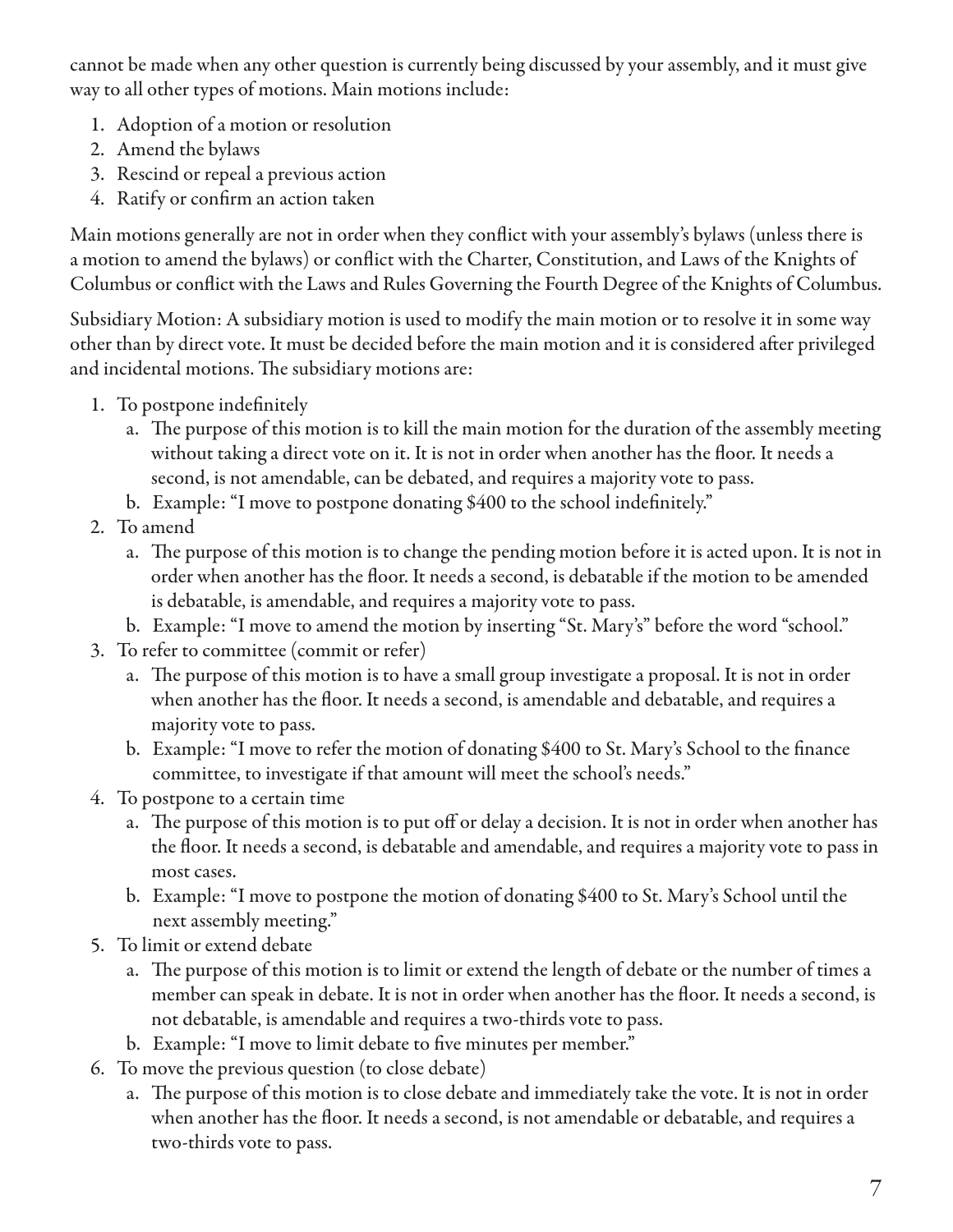- b. Example: "I move the previous question."
- 7. To lay on the table
	- a. The purpose of this motion is to set aside the main motion temporarily. It needs a second, is not amendable or debatable, and requires a majority vote to pass.
	- b. Example: "I move to lay the motion on the table."

These subsidiary motions are listed here in their order of importance to the main motion, but must be considered in the reverse order. Thus, in reverse, a motion "to lay on the table" comes before all others, while a motion "to amend" takes precedence only over a motion "to postpone indefinitely."

Privileged Motion: A privileged motion is one relating to the well-being of your assembly or any of its members. Because of its importance to individual members, it takes precedence over all other questions. The privileged motions are:

- 1. Orders of the day
	- a. The purpose of this motion is to make your assembly conform to the agenda or order of business, or to take up a general or special order. It is in order when another has the floor. It doesn't need a second, and is not amendable or debatable. No vote is taken unless the members want to set aside the orders of the day, which takes a two-thirds vote to pass.
	- b. Example: "I call for the orders of the day."
- 2. Questions of privilege
	- a. The purpose of this motion is to permit a member to make a request relating to the rights and privileges of your assembly or an individual member and to consider it immediately because of its urgency. It is in order when another has the floor, but courtesy demands that the question of privilege wait until the member has finished speaking. It doesn't require a second, is not debatable or amendable, and requires the faithful navigator rule on the request. (Note: If the question of privilege is raised by the member in the form of a formal motion, only then does it need a second, is debatable and amendable, and can be reconsidered. It also must be adopted by a majority vote.)
	- b. Example: "Faithful navigator, I rise to a question of privilege concerning the assembly and ask that the member speak into the microphone because it is difficult to hear in the back of the room."
- 3. To recess
	- a. The purpose of this motion is to take a short intermission and then resume business where your assembly left off. It is not in order when another has the floor. It needs a second and is not debatable or amendable. It requires a majority vote to pass.
	- b. Example: "I move to take a 20 minute recess."
- 4. To adjourn
	- a. The purpose of this motion is to end the assembly meeting immediately. It is not in order when another has the floor. It needs a second and is not amendable or debatable. It requires a majority vote to pass.
	- b. Example: "I move to adjourn."
- 5. To fix time to adjourn (when a question is pending)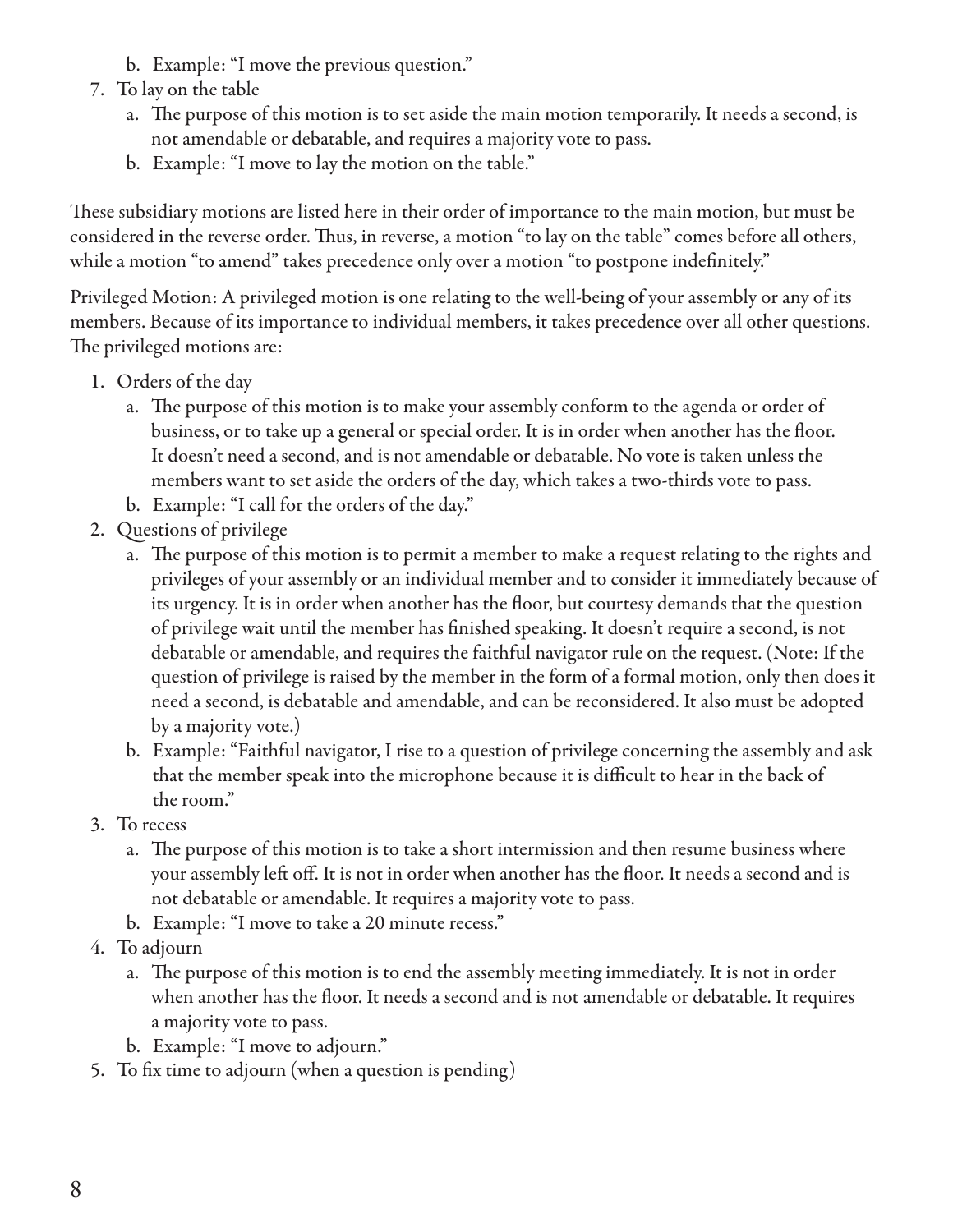- a. The purpose of this motion is to set the time to adjourn the meeting. It is not in order when another has the floor. It needs a second, is not debatable, but is amendable. It requires a majority vote to pass.
- b. Example: "I move that we adjourn this meeting at 8:30."

These privileged motions are also listed in their order of importance to the main motion, but must be taken up in the reverse order. Thus, a motion "to fix time to adjourn" must be considered first, followed by a motion "to adjourn" and then a motion "to take a recess."

Incidental Motion: An incidental motion is one that comes up while other motions are being considered and must be disposed of before the main motion or a subsidiary motion can be acted upon. The incidental motions include, but are not limited to:

- 1. Point of Order
	- a. The purpose of this motion is to correct a breach in the rules. It is in order when another has the floor. It doesn't require a second, is not debatable unless the faithful navigator submits the question to the assembly members, and is not amendable. The faithful navigator rules on the point, unless the faithful navigator submits the point to a majority vote of the assembly members present.
	- b. Example: "I rise to a point of order."
- 2. Appeal from the Decision of the Chair
	- a. The purpose of this motion is to disagree with the faithful navigator's ruling and let the members decide the disagreement by a majority vote. The motion must be made at the time a ruling was made. It needs a second, is not amendable and can be debated.
	- b. Example: "I appeal the decision of the chair."
- 3. To suspend the rules
	- a. The purpose of this motion is to set aside a rule of your assembly (except bylaws, fundamental principles of parliamentary law, or rules that protect absent members or basicrights of the individual). It is not in order when another has the floor. It needs a second; is not debatable or amendable; and requires two-thirds vote to suspend a parliamentary order or order of business, or a majority vote to suspend a standing rule.
	- b. Example: "I move to suspend the rules and take up new business before old business."
- 4. Objection to consideration of a question
	- a. The purpose of this motion is to prevent the main motion from being considered. It is generally in order when another has the floor. It doesn't need a second, is not debatable or amendable and requires a two-thirds vote.
	- b. Example: "I object to consideration of the question."
- 5. To withdraw a motion
	- a. The purpose of this motion is to withdraw a pending motion on the floor without taking a vote. It is in order when another has the floor. It doesn't need a second, is not debatable or amendable and simply needs the general consent of the assembly to pass. If there is objection, the faithful navigator may put the request to a majority vote.
	- b. Example: "I ask for permission to withdraw the motion of donating \$400 to the school."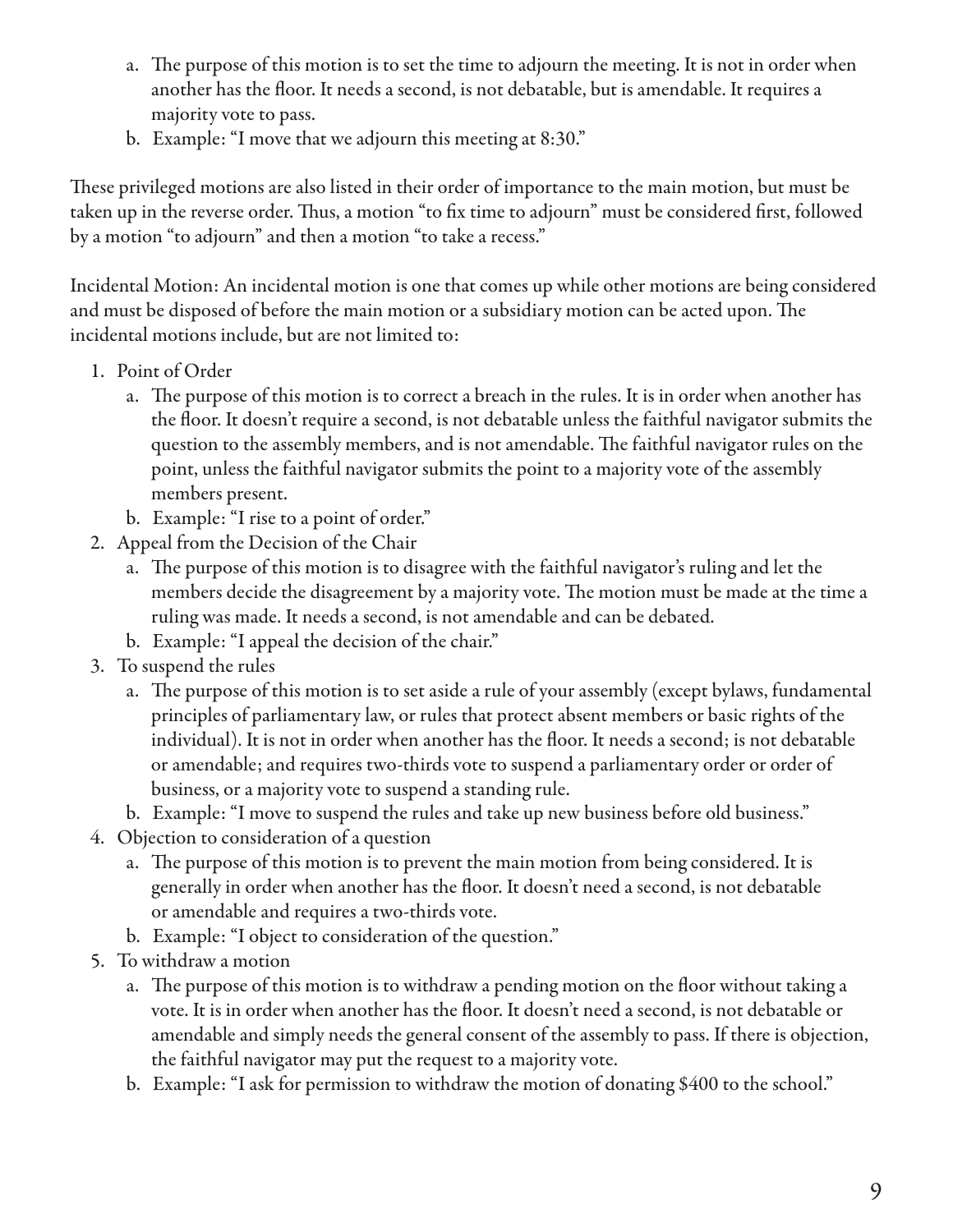#### **How to Make a Motion**

The following procedure is generally recognized as good form in making a motion.

- 1. A member obtains the floor through the following steps:
	- $\Box$  Stands. (Except in very small or informal meetings, the faithful navigator should also stand.)
	- $\Box$  Addresses the faithful navigator as "Worthy Faithful Navigator" and renders the salute. (Representing the tree of the Cross, the member makes a vertical motion, with his arm and vertically open hand, from top to bottom).
- 2. Faithful Navigator recognizes the speaker by announcing his name and rendering the salute in return. (Representing the arms of the Cross, the faithful navigator makes a horizontal motion, with his arm and horizontally open hand, from left to right). The speaker may not present the motion until recognized by the faithful navigator.
- 3. Member states the motion carefully. This is usually done by saying "I move that  $\blacksquare$  or "I move the adoption of the following resolution." It is best to have the motion prepared in written form before the meeting.
- 4. If the motion requires a second, it must be seconded before it can be discussed. If it does not receive a second, it is lost. Any eligible member, other than the one who made the motion, may second it. Those seconding may remain seated, stating simply, "I second the motion."
- 5. Faithful navigator repeats the motion in full. Typically, this statement is along thelines of the following: "The motion has been made and seconded that\_\_\_\_\_\_\_\_\_\_\_\_. Is there any discussion?"
- 6. The motion is then open for discussion. To participate, members must follow the aforementioned procedure(Step 1) to obtain the floor:
	- $\Box$  Address the chair as "Worthy Faithful Navigator" and render the salute
	- $\Box$  Receive recognition by the faithful navigator, who announces the speaker's name and renders the salute in return

A good faithful navigator encourages as much discussion as possible. In this way, the facts and merits of the question are brought to light and members can vote more intelligently. Thorough discussion helps your assembly meetings feel more inclusive and satisfying to attendees. The person who makes the motion is usually given the opportunity to open and close the discussion.

7. After a motion and a second to move the previous question, the vote is taken. In the spirit of charity, full discussion should be encouraged before your assembly accepts a motion to move the previous question.

# **How to Amend a Motion**

An amendment to a motion is made to change or modify the previous motion which is under consideration. An amendment may do one of four things:

- 1. Add one or more words or sentences to the motion under consideration.
- 2. Strike out one or more words or sentences from the motion under consideration.
- 3. Substitute another motion for the one being considered.
- 4. Substitute words or replace wording under consideration.

An amendment, like the main motion, must be seconded. It is also debatable so long as the motion to be amended is debatable, and it is amendable.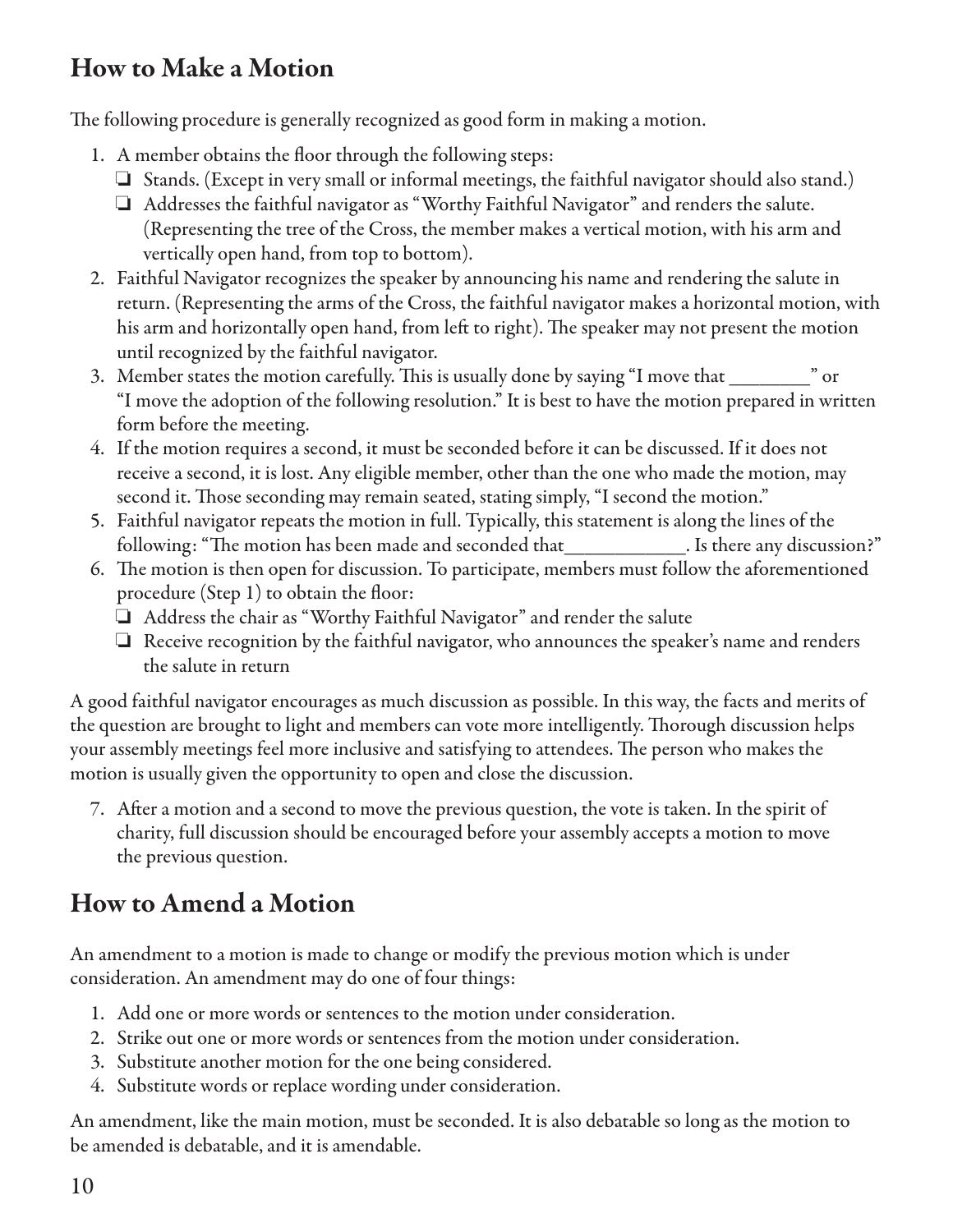The proper form for making an amendment is either of the following:

- $\Box$  "I move to amend the motion to read \_\_\_\_\_\_\_\_\_\_\_."
- $\Box$  "I move to amend the motion by\_\_\_\_\_\_\_\_\_\_\_\_\_\_\_."

The amendment to a motion, if seconded, must be voted upon before the original motion. If the amendment is agreed upon, the original motion will be revised and voted on accordingly. If the amendment is lost, the motion is voted upon as originally stated.

In case of an amendment to an amendment, the most recent amendment is always voted upon first. If it is carried, the preceding amendment is then voted upon as amended.

# **Ways of Voting**

When the discussion is over, the faithful navigator repeats the motion either verbally or by asking the scribe to repeat the motion. He then puts it to a vote. The following four voting methods are commonly used:

- 1. Voting by Acclamation: "Aye" or "Nay." This is probably the most commonly used method of voting. However, it has both advantages and disadvantages:
	- $\Box$  Advantages:
		- a) It is the quickest method.
	- b) For unimportant questions or where there is no doubt about the wishes of the majority, it is very satisfactory.
	- $\Box$  Disadvantages:
		- a) The minority group may produce enough sound to "drown out" the majority.
		- b) The faithful navigator has an ability to favor the outcome if the vote is close.
		- c) The side voting first (which must always be the affirmative) has a decided psychological advantage. For example, if a member that intends to vote "nay" senses that the majority of his assembly is going to vote the other way, he may change his vote at the last second or abstain from voting.
- 2. Voting by Standing or Raising the Hand: This method overcomes the first two disadvantages of voting by acclamation ("Aye" or "Nay"), as the majority and the minority areclearly identified from the floor and the chair. This method is advisable for all important matters where the following two methods are not used, and where the result of the voter would otherwise be uncertain.
- 3. Voting by Roll Call: Sometimes also called "Yeas and Nays." Roll call gives every member the chance to have his vote on record. Legislative bodies, therefore, use it frequently.
- 4. Voting by Ballot: This takes more time. Slips of paper are first passed around to the members, who write the name of the person they prefer, or "yes" or "no" on their slip. To make voting by ballot quicker, tellers may be selected to collect and count ballots.

#### $\Box$  Advantages:

- a) Offers discretion. No one person need influence the vote of another.
- b) Offers accuracy. Every member present has a chance to vote and get a fair decision.
- c) The decision is not known until all ballots arecast.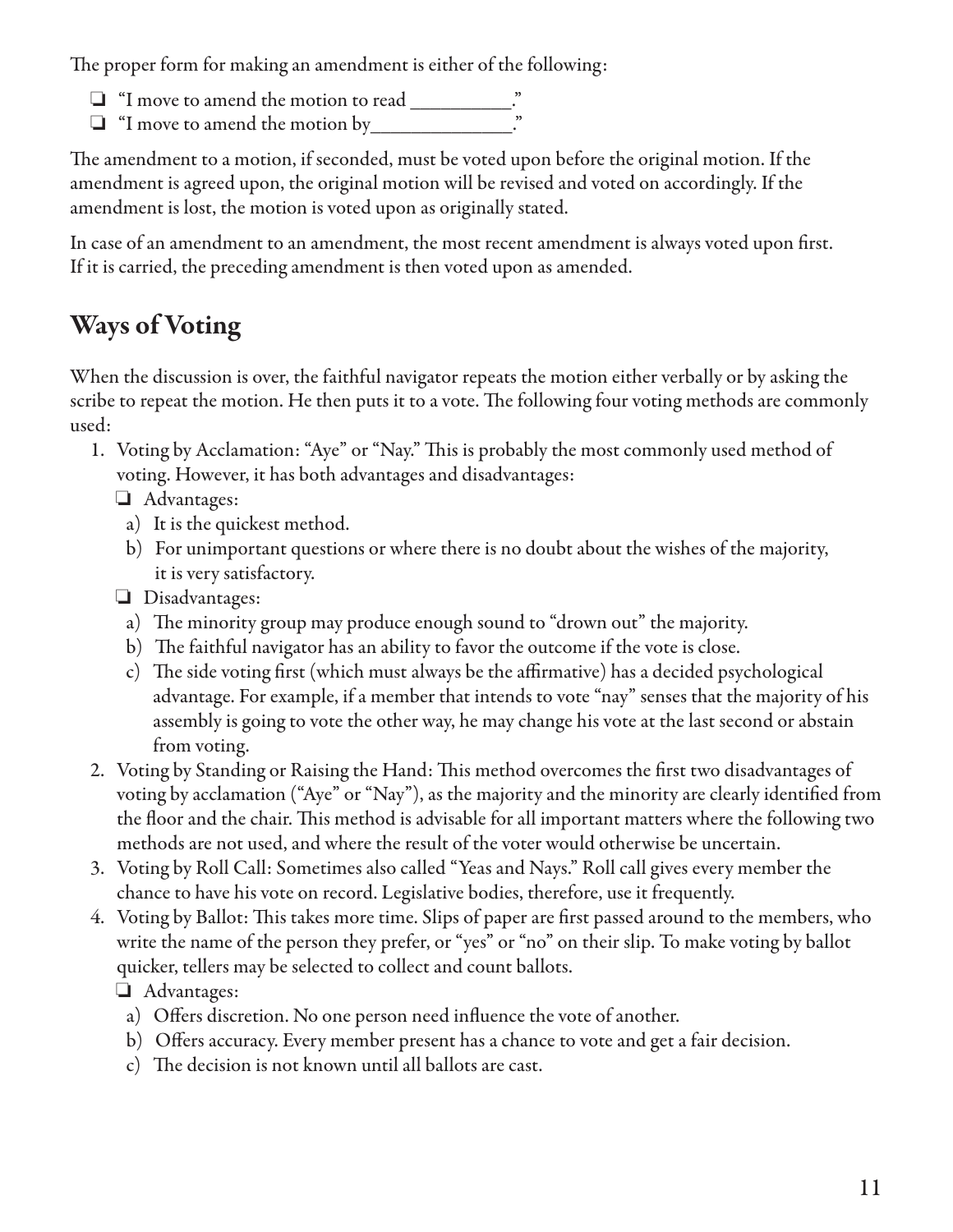## **The Faithful Navigator' s Vote**

The faithful navigator is the conductor of the debate and should, in most cases, remain as impartial to either side as possible. However, should he choose to vote, please note the following:

- $\Box$  If the faithful navigator's vote causes a tie, a motion is then lost.
- $\Box$  If a vote is a tie without the vote of the faithful navigator, he has the option to cast his vote and thus carry or deny the motion.

Please note, when voting by ballot, there is this important difference: The faithful navigator must vote in the same way as the other members, and therefore has no deciding vote.

# **How to Elect Officers**

Assembly officers should always be chosen by ballot. There are three popular methods of suggesting candidates:

- 1. Nominations from the floor with a choice by ballot.
	- $\Box$  Satisfactory and speedy
- 2. An "informal" ballot to indicate choice, followed by an election via "formal" ballot.

 $\Box$  Least likely to offend any of the candidates

- 3. Suggestions by a nominating committee: a "slate" with one or two names for each office.
	- $\Box$  Permits some knowledge of the qualifications of the candidate for the respective office

In all cases, balloting should continue until a majority vote has been received by one of the candidates.

# **Keep Careful Records**

Good records are a valuable asset. They are an accurate report of what is done in the business meeting by both the committees and the officers. There are two kinds of records: minutes and reports.

Minutes Should Be Complete.

The minutes of the meetings are kept by the scribe. He can use the *Fourth Degree Minute Book* (#437) (available through Supplies Online) or another form of record if preferred.

The minutes of the business meetings should contain a complete record of what transpired. This includes every motion, whether lost or carried, and the names of the members who made and seconded them. Details of the discussion are not necessary, but records should indicate the number of votes on either side if the votes were counted. No personal opinions or comments should be included.

The minutes of the meeting must be read and opened for correction at the following meeting.

# **Reports**

From time to time, officers and committees must submit reports, which are sometimes best presented in a written format. This is particularly the case with Meeting-to-Meeting Reports and Annual Reports.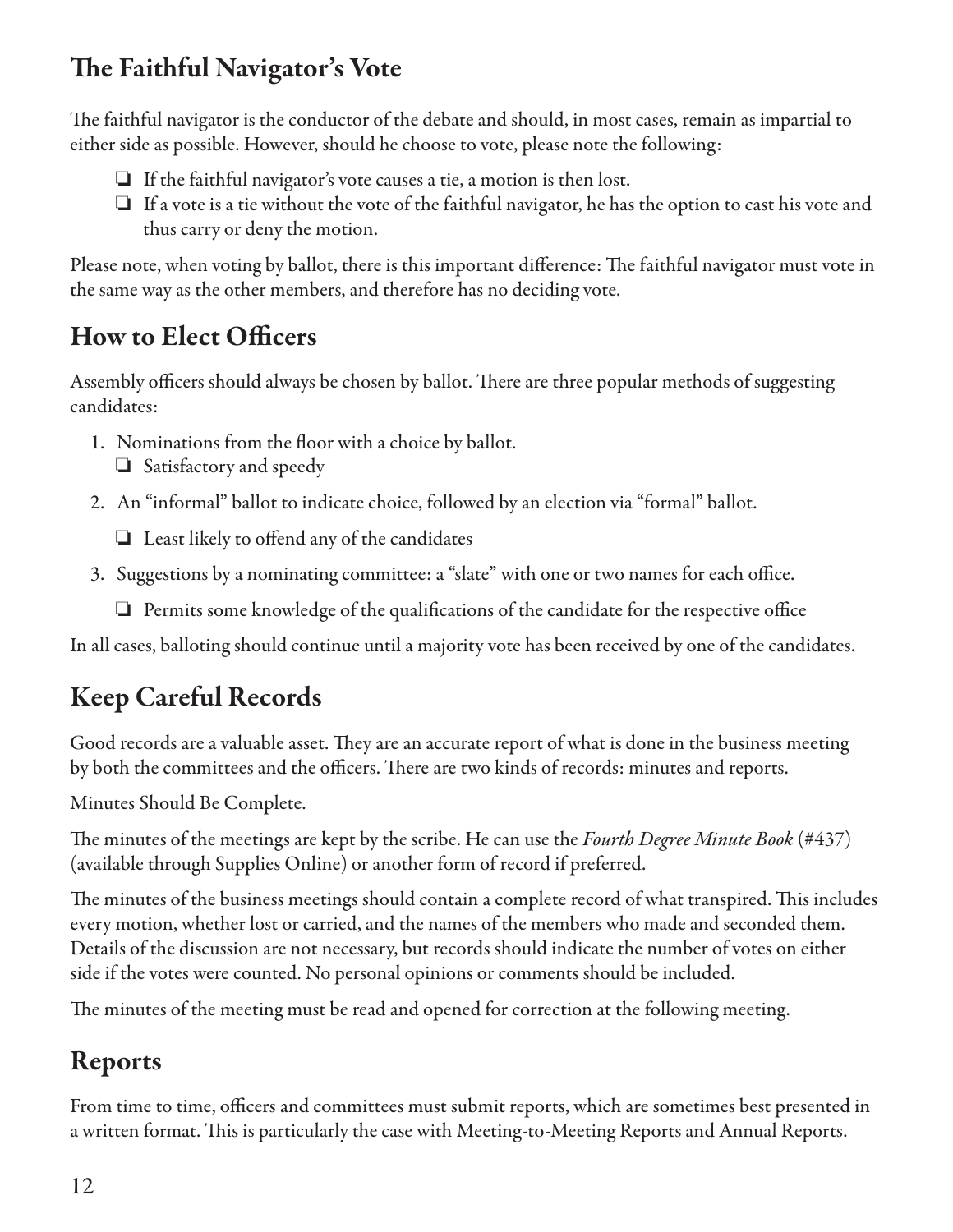#### **Meeting-To-Meeting Reports**

Meeting-to-Meeting reports are not necessarily made at every meeting.

 $\Box$  The purser's report should include a record of all money received and expended for the assembly. The figures of this report must be carefully balanced, and a statement must be kept of the amount of money on hand.

Note, the purser may not pay out any money unless given a written order issued by the faithful comptroller and signed by the faithful navigator.

- $\Box$  Reports should be expected occasionally of the committees and in particular, the standing committees.
- $\Box$  When a report is called for, if there is no report to make, the chairman should say, "The \_\_\_\_\_\_\_\_\_\_\_\_\_\_\_ committee has no report to make."
- $\Box$  When a report is given, it should include a record of all committee meetings held, the work done, any future plans, as well as additional matters the committee feels is of import.

#### **Work Through Committees**

Committees generally consist of an odd number of members (usually three or five), chosen for the purpose of investigating a specific matter or carrying out a particular piece of work.

Committees offer two great advantages. First, they allow more time and greater opportunity for consideration of a question. Second, they are a means of delegating responsibility in your assembly.

A committee is subject to the same rules of order as your assembly, except that it can act with greater freedom.

Committees are formed by the faithful navigator, who appoints its members.

### **Parliamentary Terms**

**Acclamation** A method of voting.

Adjourn To close the meeting.

**Amend** To change a motion by means of another motion.

**Amendment** A change made in a previous motion. Such an amendment is debatable and may be reconsidered.

**Appeal from decision of the chair** An incidental motion. Any member disagreeing with thefaithful navigator's decision may thus put the matter to a vote of your assembly. This is in order, even though another member has the floor. The member rises, saying, "I appeal from the decision of the chair." If the appeal is seconded, the faithful navigator must say, "Shall the decision of the chair be sustained?" It cannot be amended but may be reconsidered. A tie vote sustains the chair.

**Ballot** A method of voting.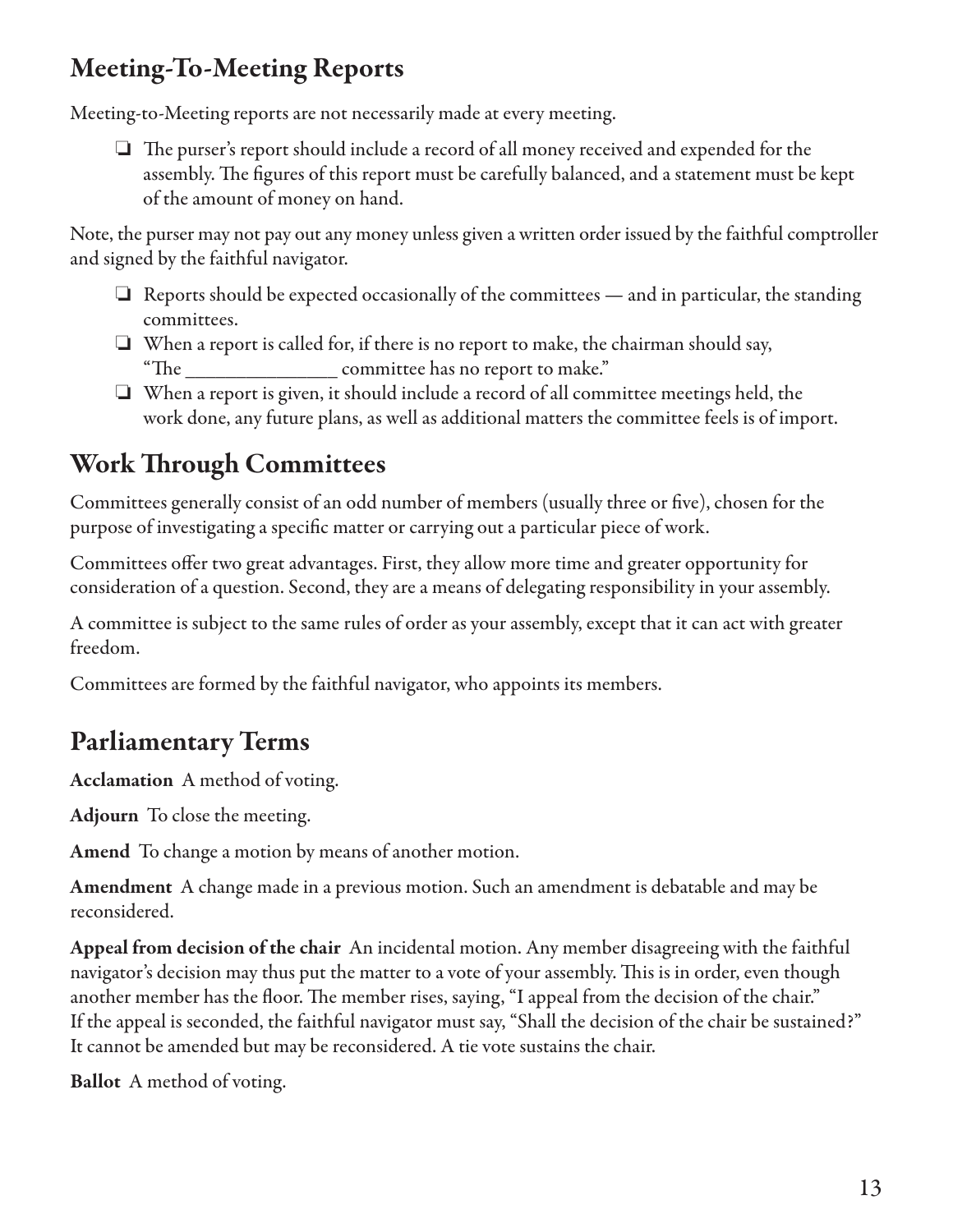**Debatable** The discussion of a motion or question. Discussion must always follow the accepted rules of order.

**Division of the house** If any member of your assembly is dissatisfied with theresult of the vote as announced by the faithful navigator, he may call for a "division of the house" or "division of the assembly" or just "division." The faithful navigator says, "A division is called for; those in favor of the motion will rise." The faithful navigator then appoints "tellers" to count those standing. Announcing the number, the faithful navigator says, "Those opposed will rise." They are also counted by the teller and the faithful navigator announces the result.

**Fix time to which to adjourn** This is a privileged motion which takes precedence over all others.

**Lay on the table** A subsidiary motion, the purpose of which is to postponeconsideration to a more convenient time. This is often considered a polite way of defeating a motion, with the assumption that it is to lie on the table permanently. If carried, a motion to "lay on the table" usually takes with it everything concerned with the question. It is not debatable and cannot be amended.

Majority A total which is a number greater than half the votes cast.

**Meeting** The time an assembly remains together without adjournment. A call-to-order after an adjournment constitutes another meeting.

**Minutes** The written records of the proceedings of the meetings, as kept by the scribe.

**Motion** The accepted name applied to the procedure of getting a matter before your assembly.

**New Business** Matters which have not been formally discussed before, but are brought up for the first time.

**Nomination** Suggesting the name of a person for an office, to be used at the time of election. It is not a motion and requires no second.

**Objection to consideration of a question** An incidental motion. The object of this motion is to avoid consideration of a question which is irrelevant or otherwise improper. Such an objection may be made to any principal motion, but only when it is first introduced and before it is debated. It can be made when another member has the floor and does not require a second. It cannot be debated or amended. The faithful navigator may decide the point or may put the question, "Will the assembly consider it?" If decided in the negative by a two-thirds vote, the matter is dismissed.

**Obtain the floor** Securing the right to speak, either to make or discuss a motion.

**Order of the day** To call for orders of the day is a privileged motion. Thiscommonly refers to the order in which your assembly has decided to take up its matters of business. To change this order of business after the time for consideration of each question is once set, a vote of your assembly is required.

**Plurality** The person receiving the greatest number of votes. It is not necessarily the majority, although it may be.

**Point of order** An incidental motion made to correct disorder in the proceeding or in the deportment of members. Any member may obtain the floor and say, "I riseto a point of order." The member then states the point, and the faithful navigator decides whether it is well-taken. It does not require a second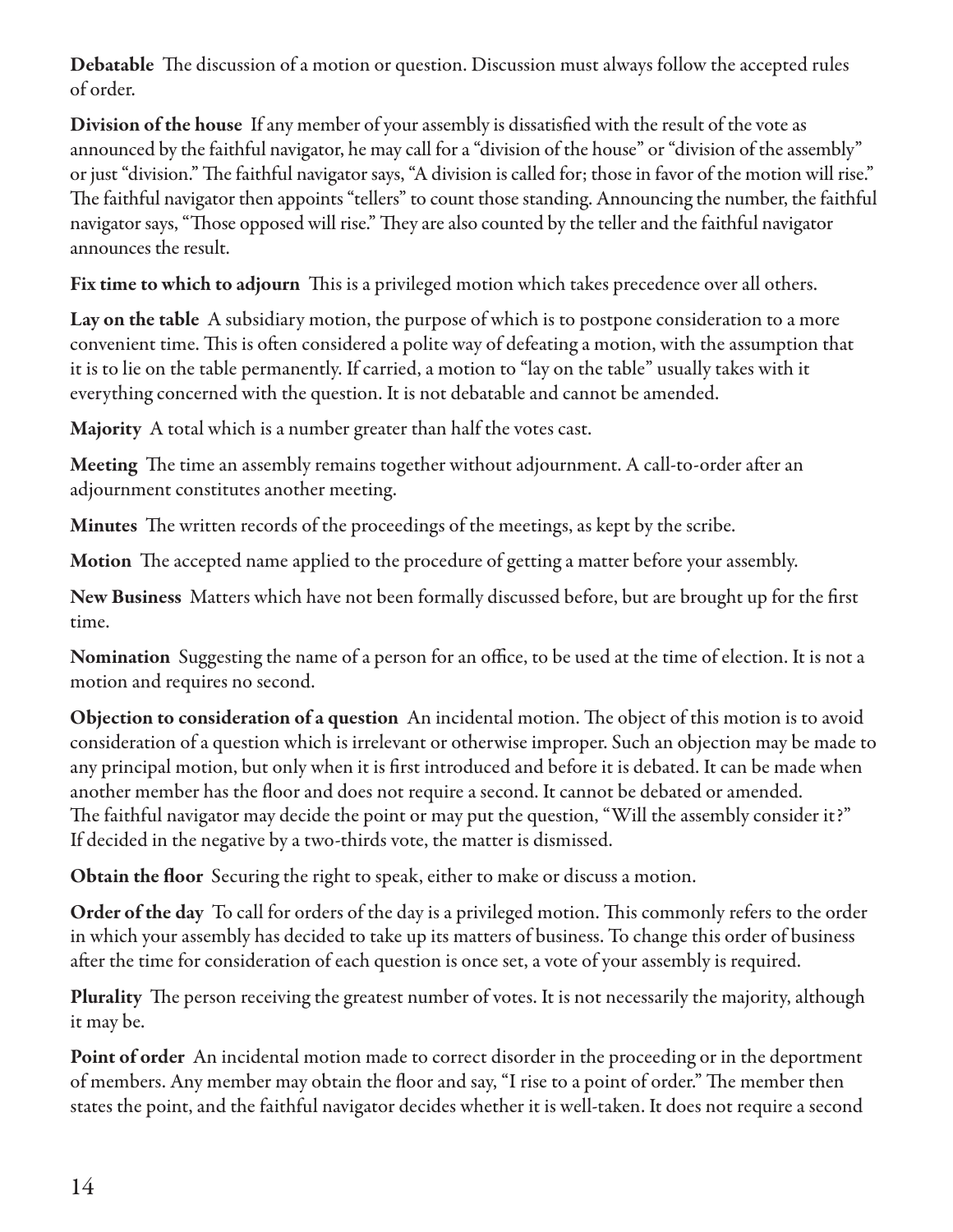and cannot be debated, except that the faithful navigator may ask for the opinions of others before giving his decision. It cannot be amended, but it may be reconsidered.

**Previous question** To "move the previous question" is a subsidiary motion. Its object is to bring the question which is under consideration before your assembly for vote without further debate. It cannot be debated and cannot be amended. It requires a two-thirds vote for its adoption.

**Question** The motion before your assembly is called "the question." When members wish to close the discussion and put the matter to a vote, they may call "question-question."

**Questions of privilege** This is a privileged request concerned with the health of members. The form is "Worthy faithful navigator, I rise to a question of privilege." The faithful navigator then says, "The Sir Knight will state his question of privilege." The faithful navigator then decides on the merits of the case. Although another member may have the floor, the question is in order and requires no second. It is debatable, may be amended and may be reconsidered.

**Quorum** A sufficient number of members present at a meeting to transact business. This number is usually a majority unless otherwise specified in the bylaws.

**Recess, Take a** A privileged motion used to secure a resting period or intermission without adjourning the meeting. If the time to resume the meeting is named in the motion to take a recess, it cannot be amended or debated. However, if the time is not named, it may be debated or amended.

**Reconsider** "To reconsider" is a means whereby a decision once made and which later seems wrong, may be corrected or changed. It must be made by some persons who voted on the affirmative side of the question. It cannot be amended or reconsidered. If carried, the original question is again put before your assembly. It usually takes the order of a principal motion.

**Refer to a committee** This is often called to "commit" or "refer" or "recommit," and it is a subsidiary motion. The usual form of the motion is to "refer the matter to a committee." It is advised to name the committee in the motion if it is a standing one or if a new committee should be formed. Such a motion is debatable and may be amended by altering the committee or by giving it more specific instruction.

**Reports** The (preferably written) records or findings of officers or committees that are submitted for consideration and approval at a meeting of your assembly.

**Rescind** A motion to rescind is designed to nullify a former action of your assembly when it is too late to reconsider the action. It may come up at any meeting as a new motion and has no privileges. If sentiment is exceedingly strong, a motion may be made to "strike from the records" the rescinded action. If carried, the scribe writes across the material in the records "stricken from the records by order of the assembly, (date)."

**Resolution** A formal type of principal motion.

**Robert's Rules of Order** A manual of rules of order for deliberative assemblies. This is a standard and authoritative source. It should be consulted regarding many detailed points.

**Second** An indication that at least a second person approves of the motion.

**Simple motion** A rather simple type of principal motion.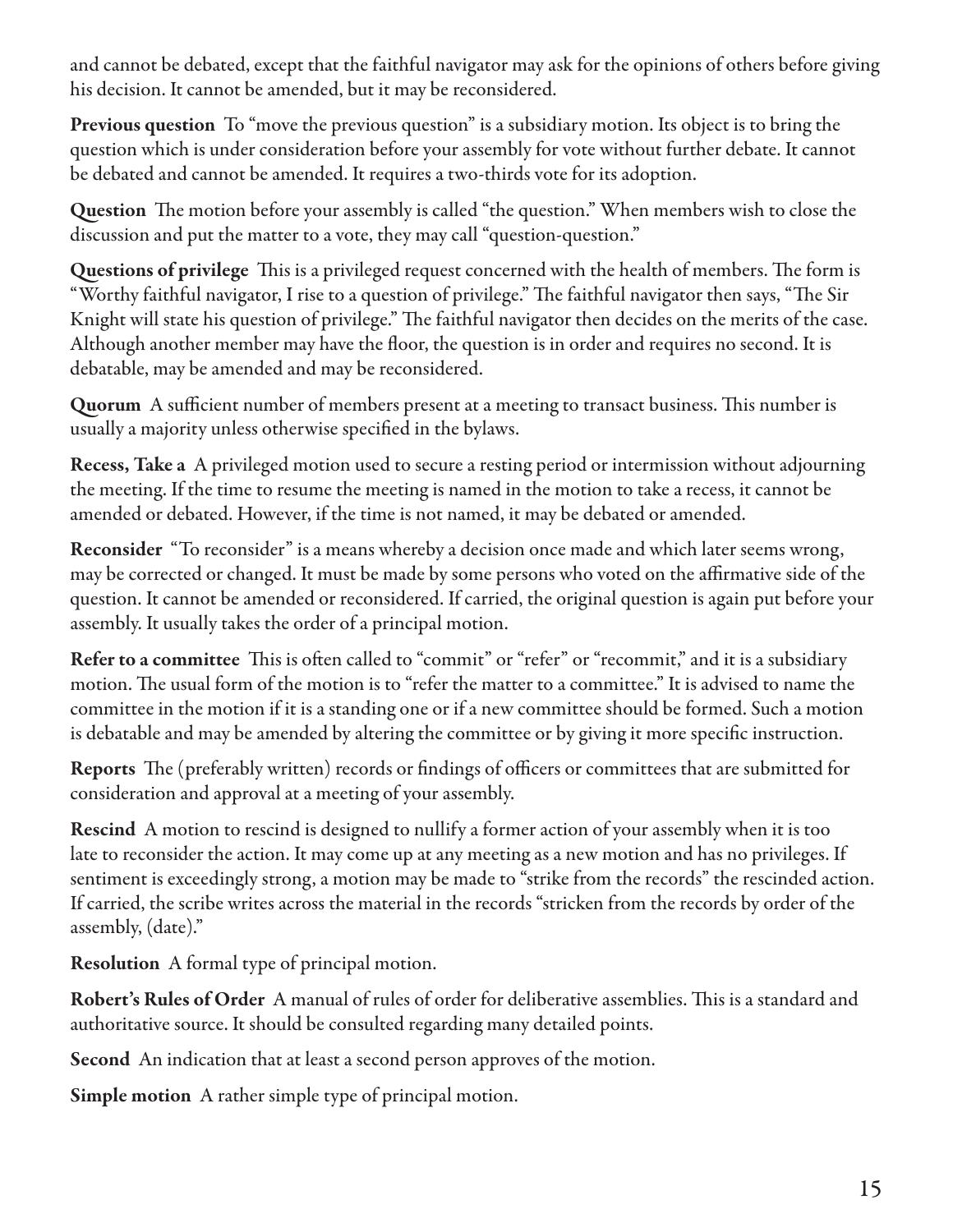**Special committee** A committee chosen for some particular purpose. When its object is attained, the special committee is usually discontinued automatically. However, when a special committee has not completed its work, it may ask permission of the assembly to "sit again."

**Standing committee** A committee appointed for a long period of time, often a year. Such committees are frequently named in the bylaws.

**Standing vote** A method of voting whereby members indicate their choice by standing.

**Suspend the rules** An incidental motion used in urgent cases to save time. It is usually resorted to only by unanimous consent. It cannot be amended or reconsidered.

**Unanimous ballot** A ballot cast by the scribe for a candidate when he is the only person nominated for a particular office and no one objects to him for that office. The usual form is for the faithful navigator to instruct the scribe to "cast a unanimous ballot" for the candidate being considered for the certain office. However, if anyone objects, the balloting must be done in the usual way.

**Unfinished business** Motions that have not yet been decided and have been left over from preceding meetings.

**Withdraw a motion** An incidental motion permitting a previous motion to be withdrawn. It is not debatable and cannot be amended, but may be reconsidered. However, a motion may be withdrawn by the person who made it with the consent of the person who seconded it and the faithful navigator if done before decision or amendment.

Yeas and nays A method of voting sometimes called voting by roll call.